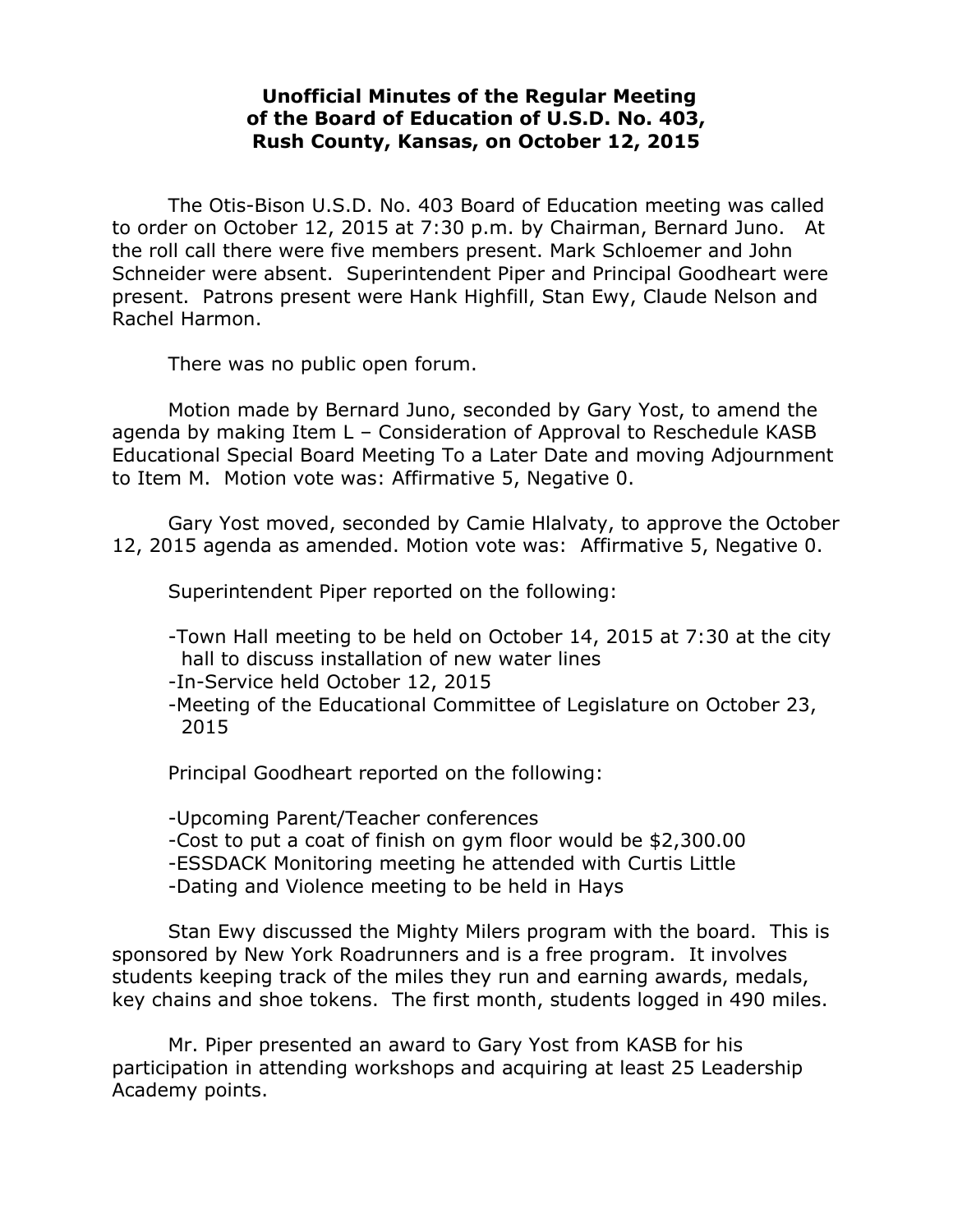Hank Highfill discussed the technology progress and a warranty issue with Tiger Direct that he is working on to solve.

Gary Yost discussed the Fall Education Summit that he attended.

Motion made by Gary Yost, seconded by Camie Hlavaty, to approve the September 14, 2015 regular board meeting minutes, September 23, 2015 special meeting minutes, treasurer's report, accounts payable, activity funds and petty cash fund. Motion vote was: Affirmative 5, Negative 0.

Motion made by Gary Yost, seconded by Everett Royer, to accept the resignation of Board Member John Schneider. Motion vote was: Affirmative 5, Negative 0.

Gary Yost moved, seconded by Everett Royer,to approve the Board Vacancy Resolution for Position No. 3 Pleasantdale, Grant and Walnut Townships. Motion vote was: Affirmative 5, Negative 0. (Resolution attached and hereby made a part of these minutes.)

Motion made by Gary Yost, seconded by Camie Hlavaty, to approve the resignation of Board Member Mark Schloemer. Motion vote was: Affirmative 5, Negative 0.

Motion made by Gary Yost, seconded by Everett Royer, to approve the Board Vacancy Resolution for Position No. 1 Illinois, Lone Star and Banner Townships. Motion vote was: Affirmative 5, Negative 0. (Resolution attached and hereby made a part of these minutes.)

Claude Nelson discussed the repairs needed to the JD855 mower and answered the board's questions. Camie Hlavaty moved, seconded by Gary Yost, to table Item F – Consideration of Approval of Estimate to JD855 Mower Repairs until the January board meeting. Motion vote was: Affirmative 5, Negative 0.

Motion made by Gary Yost, seconded by Everett Royer, to approve the Out-of-District Application for Ana Soria. Motion vote was: Affirmative 5, Negative 0.

Gary Yost moved, seconded by Pam Welsh, to approve the invoice from Promevo for \$3,095.88. Motion vote was: Affirmative 5, Negative 0.

Motion made by Gary Yost, seconded by Pam Welsh, to approve the Resolution to Establish Home Rule By Board of Education. Motion vote was: Affirmative 5, Negative 0. (Resolution attached and hereby made a part of these minutes.)